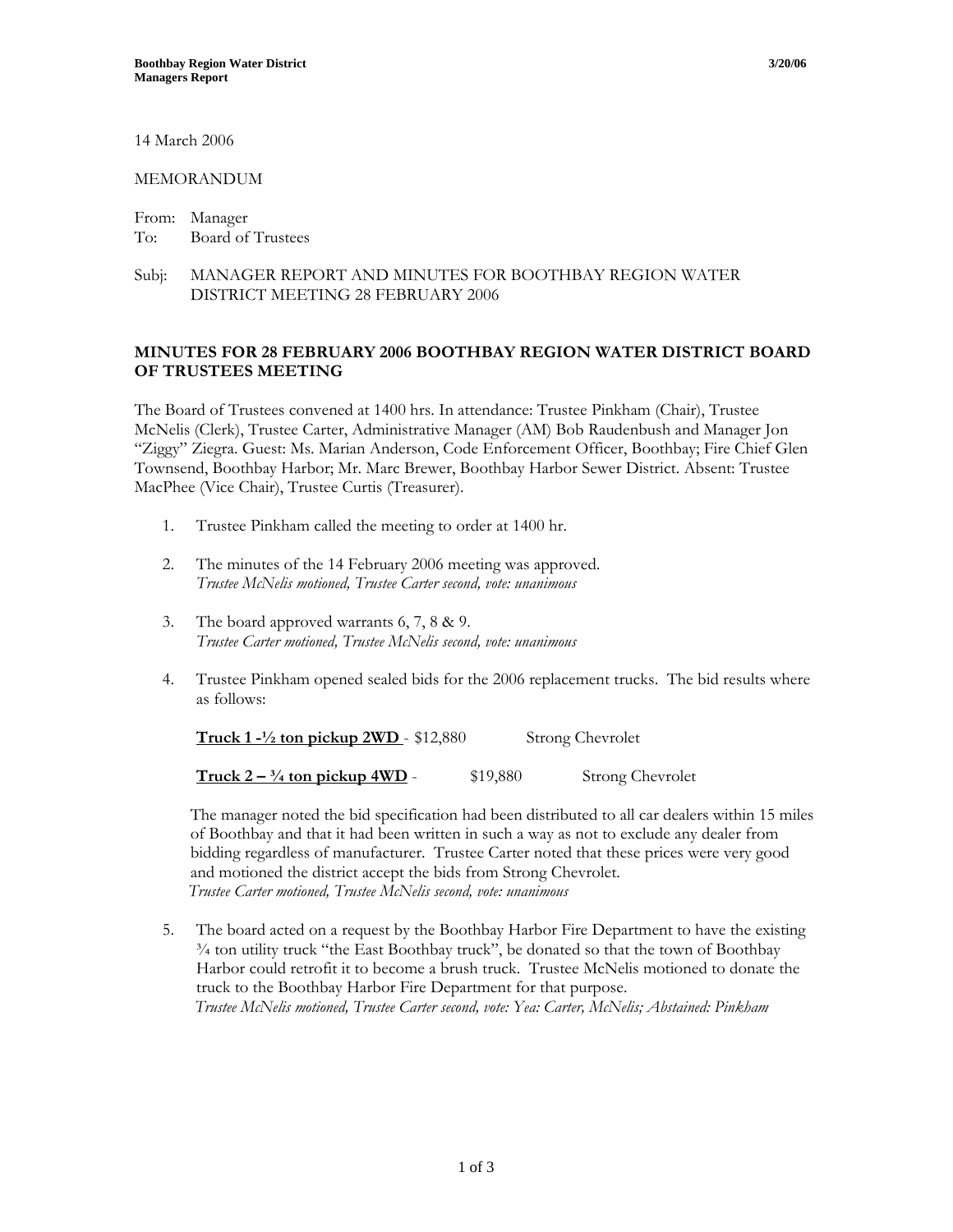- 6. Trustee Pinkham recognized Ms. Marian Anderson, code enforcement officer, town of Boothbay. Ms. Anderson was present at the meeting at the request of the board to discuss billing procedures and review the performance and needs of the assistant code enforcement officer (ACEO). Ms. Anderson began by apologizing for the billing error by the town and stated the problem had been corrected. She went on to report that she had re-read the contract with the district and stated the town had not reported to the district as required. She inquired what form the district would prefer. After discussion it was agreed the ACEO would provide a one page synopsis of the previous month's activities along with the monthly bill. Trustee McNelis inquired if there was still a need to expand the hours of the ACEO. Ms. Anderson replied that there were definite seasonal variations in work load with the position and she could not justify it in the winter months. She went on to report she was requesting the town of Boothbay pick-up extra hours for the ACEO so that he would be eligible for insurance and then split the cost with the district. The board thought this was encouraging and would await further word from Ms. Anderson. As per contract the board approved the ACEO position to be funded through 2006. *Trustee McNelis motioned, Trustee Carter second, vote: unanimous*
- 7. The manager reported the Knickerbocker Lake Intake project was still on schedule. A cost estimate by Central Maine Power (CMP) was provided to the board for \$61,922.42 which was approximately \$38,000.00 below estimate. A construction meeting was set for 28 February 2006 to approve the bid estimate and lock in the price.
- 8. The AM reported the field work for the audit was complete and a preliminary report indicated no major problems with accounting practices with the district. The AM went on to relay the audit was sped up because of new accounting software now in use by the district. There was no indication from the auditor when a final report and presentation would be complete. The AM stated he was requesting the final results "as soon as possible".
- 9. The manager reported he had made repeated calls to the town manager and had not heard word concerning the Green Landing Road, road opening permit. The board requested the manager keep them informed as to the status of this effort.
- 10. The manager reported the Maine Water Utilities Association (MWUA) was seeking to introduce legislation in the current session to effectively kill present rule making by the Maine Department of Environmental Protection (DEP) for sustainable water use. It was explained the MWUA bill would exempt current water withdrawals by water utilities and base further expansion on rational science. The board requested to be regularly briefed on this effort.
- 11. The manager reported a time for the Clarifier #1 overhaul was not set but material was arriving. A target date for mid-March was discussed but was moveable because of the availability of technicians from U.S. Filter.
- 12. The manager reported he had approved a cost estimate from Clean Harbors Inc. to decontaminate the current sodium hydroxide storage system so that it can be safely and legally removed. It was reported the new tanks had been shipped and would be arriving within the next week. All the contractors were lined up and commencement of the overhaul depended on decontamination of the existing system.
- 13. The manager described the progress of several subdivisions currently under consideration by the district in the towns of Boothbay Harbor and Boothbay.

Dora Highlands – No change in status